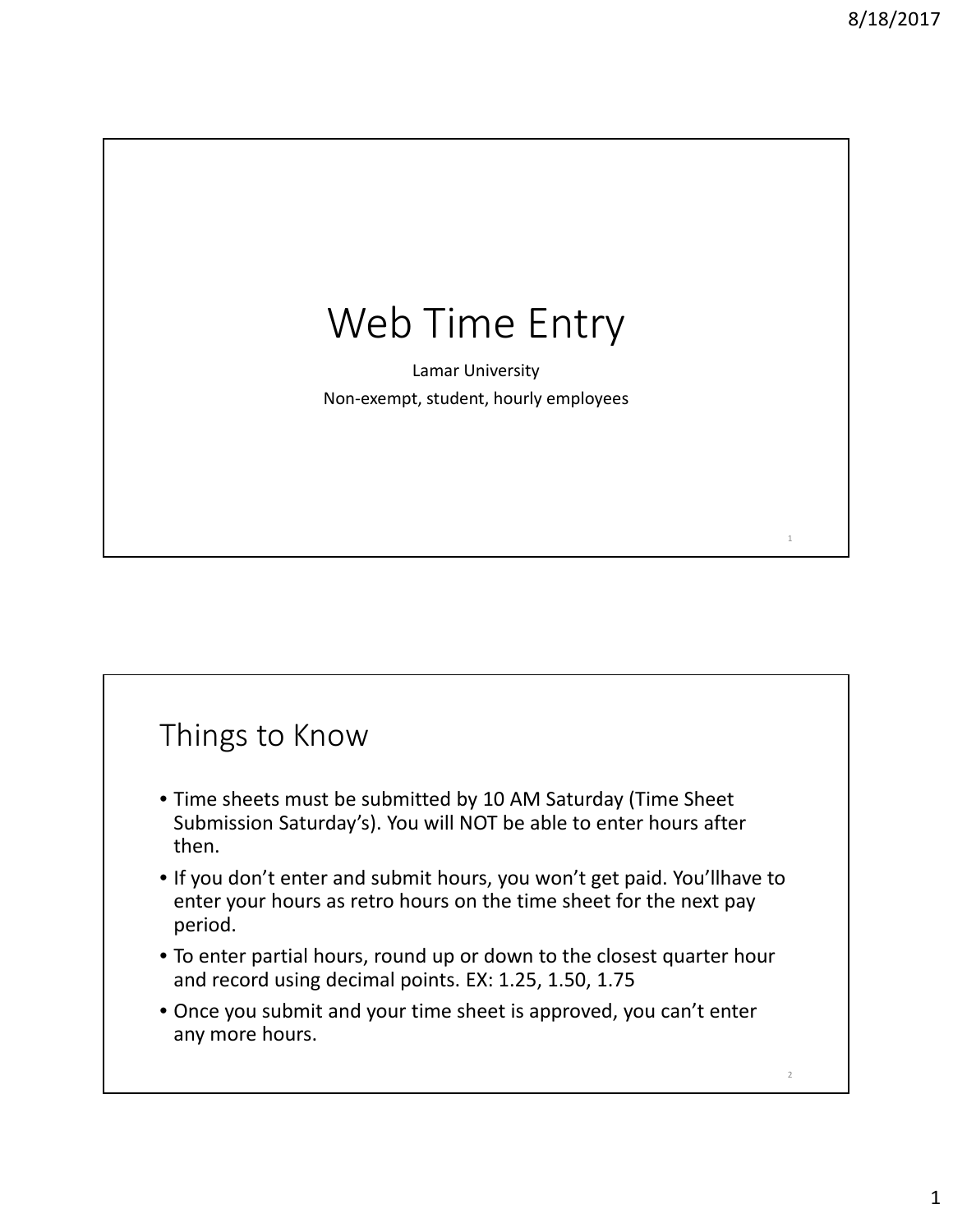| Log into Self-Service Banner                                                                                                                                                                                                                                                                                                                                                                                                                                                                                                                                                                                                                                                                                                                               |  |
|------------------------------------------------------------------------------------------------------------------------------------------------------------------------------------------------------------------------------------------------------------------------------------------------------------------------------------------------------------------------------------------------------------------------------------------------------------------------------------------------------------------------------------------------------------------------------------------------------------------------------------------------------------------------------------------------------------------------------------------------------------|--|
| $\frac{1}{2} \left( \frac{1}{2} \right) \left( \frac{1}{2} \right) \left( \frac{1}{2} \right) \left( \frac{1}{2} \right) \left( \frac{1}{2} \right) \left( \frac{1}{2} \right) \left( \frac{1}{2} \right) \left( \frac{1}{2} \right) \left( \frac{1}{2} \right) \left( \frac{1}{2} \right) \left( \frac{1}{2} \right) \left( \frac{1}{2} \right) \left( \frac{1}{2} \right) \left( \frac{1}{2} \right) \left( \frac{1}{2} \right) \left( \frac{1}{2} \right) \left( \frac$<br>$G = G$<br><b>Max / Group Jamar eduction</b><br>Barner Tri-campus Litt.   C Drack Fusion Muldieu,   C Campus Directory<br>$n \star o$<br>O (500 arrest) - diretyr<br><b>D</b> User Login<br>File Edit View Favorites Tools Help<br>Q - © - 2 曲 - Page - Safety - Tools ● 9 回 |  |
| <b>AMAR UNIVERSITY</b>                                                                                                                                                                                                                                                                                                                                                                                                                                                                                                                                                                                                                                                                                                                                     |  |
| Enter your LamarID (case sensitive) and your Personal Identification Number (PIN), select Log In.<br>To recover your LEA username and password, Log In and click Personal Information.                                                                                                                                                                                                                                                                                                                                                                                                                                                                                                                                                                     |  |
| To protect your privacy, Exit and close your browser when you are finished.<br>If you have any questions, or require additional information, please contact the Service Desk at 409.880.2222 or email servicedeskiBlamar.edu.<br>LamarID: L20451934                                                                                                                                                                                                                                                                                                                                                                                                                                                                                                        |  |
| PIN:<br>Forgot PIN?<br>Log In<br>RELEASE: 8.8                                                                                                                                                                                                                                                                                                                                                                                                                                                                                                                                                                                                                                                                                                              |  |
| © 2017 Ellucian Company L.P. and its affiliates.<br>This software contains confidential and proprietary information of Ellucian or its subsidiaries.<br>Use of this software is limited to Ellucian licensees, and is subject to the terms and conditions of one or more written license agreements between Ellucian<br>and such licensees.                                                                                                                                                                                                                                                                                                                                                                                                                |  |

|                                                                                           |                                                                                                                                                            | $-10-1$                                              |
|-------------------------------------------------------------------------------------------|------------------------------------------------------------------------------------------------------------------------------------------------------------|------------------------------------------------------|
| https://schiller.lamar.edu?<br>File Edit View Favorites Tools Help                        | <b>OB-Quantition</b><br>Banner Tri-campus Lin.   C   Oracle Fusion Mustew.   C   Campus Directory                                                          | O 200 unrealt - children. O Main Menu<br>$A \star 0$ |
| 全 · 図 · 三 ※ · Page · Safety · Tools · ● 里 图                                               |                                                                                                                                                            |                                                      |
| <b>LAMAR UNIVERSITY</b>                                                                   |                                                                                                                                                            |                                                      |
| Personal Information Employee Parking                                                     |                                                                                                                                                            |                                                      |
| <b>Search</b><br>$-60.$                                                                   | ACCESSIBILITY SITE MAP HELP EXIT                                                                                                                           |                                                      |
| Main Menu                                                                                 |                                                                                                                                                            |                                                      |
|                                                                                           | Welcome, Test Employee, to the Lamar University Self Service System! Last web access on Jun 28, 2017 at 01:01 pm                                           |                                                      |
| Personal Information                                                                      | Update contact information or marital status; raview name or social security number change information; Change your PDU, Customize your directory profile. |                                                      |
| Employee<br>Benefits, leave or job data, paystubs, W2 and W4 data.<br><b>RELEASE: 8.8</b> |                                                                                                                                                            |                                                      |
| © 2017 Ellucian Company L.P. and its affiliates.                                          |                                                                                                                                                            |                                                      |
|                                                                                           |                                                                                                                                                            |                                                      |
|                                                                                           |                                                                                                                                                            |                                                      |
|                                                                                           |                                                                                                                                                            |                                                      |
|                                                                                           |                                                                                                                                                            |                                                      |
|                                                                                           |                                                                                                                                                            |                                                      |
|                                                                                           |                                                                                                                                                            |                                                      |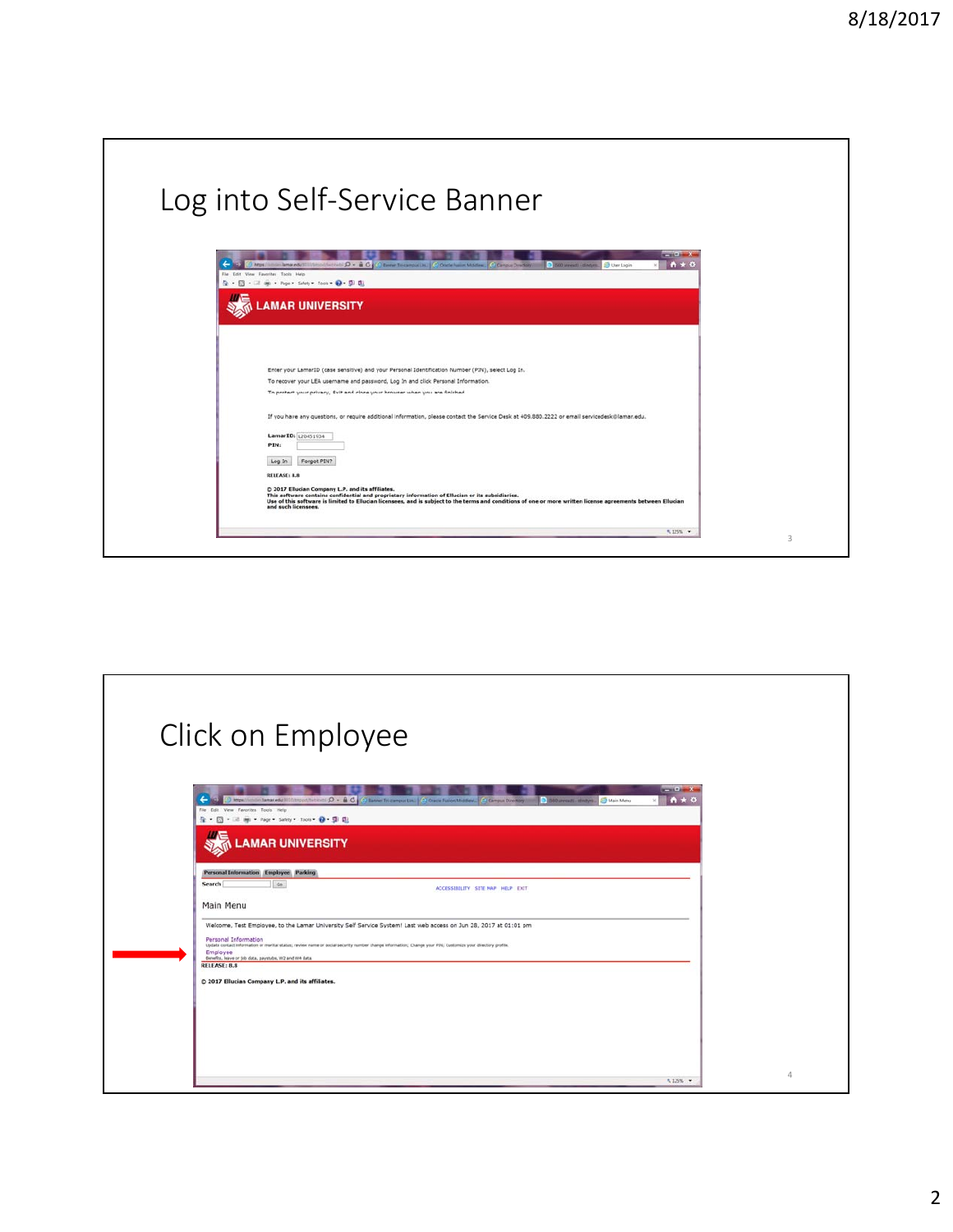| Click on Time Sheet                                                                                                                                                                    |
|----------------------------------------------------------------------------------------------------------------------------------------------------------------------------------------|
|                                                                                                                                                                                        |
| <b>COLORADO</b>                                                                                                                                                                        |
| $\mathbf{h} \star \mathbf{0}$<br>https://abov.tanaxadu1010/bppl/hebrats Q + B C C Basner Tri-camput LHL C Oucle Fusion Middles. C Camput Directory<br>Cidé unread - dintyro C Employee |
| File Edit View Favorites Tools Help<br>Q → 図 → 同 # → Page + Safety + Tools → Q → 型 图                                                                                                   |
|                                                                                                                                                                                        |
| <b>LAMAR UNIVERSITY</b>                                                                                                                                                                |
|                                                                                                                                                                                        |
|                                                                                                                                                                                        |
| Personal Information [Imployer] Parking                                                                                                                                                |
| Search<br>Go<br>RETURN TO MENU SITE MAP HELP EXIT                                                                                                                                      |
| Employee                                                                                                                                                                               |
|                                                                                                                                                                                        |
| Time Sheet<br>Submit time sheet for student and hourly workers.                                                                                                                        |
| Leave Report                                                                                                                                                                           |
| Report time off (exempt employees only).<br><b>Benefits and Deductions</b>                                                                                                             |
| Retirement, health, fieldile spending, miscellaneous, Benefit Statement.                                                                                                               |
| Pay Information<br>Direct deposit allocation, earnings and deductions history, or pay stubs.                                                                                           |
| <b>Tax Forms</b><br>W4 information and W2 Form                                                                                                                                         |
| Jobs Summary                                                                                                                                                                           |
| <b>Leave Balances</b>                                                                                                                                                                  |
| <b>Campus Directory</b>                                                                                                                                                                |
| <b>Effort Certification</b>                                                                                                                                                            |
| Public Access Election (Release of Personal Information)                                                                                                                               |
| <b>RELEASE: 8.8</b>                                                                                                                                                                    |
| © 2017 Ellucian Company L.P. and its affiliates.                                                                                                                                       |
|                                                                                                                                                                                        |
|                                                                                                                                                                                        |
|                                                                                                                                                                                        |

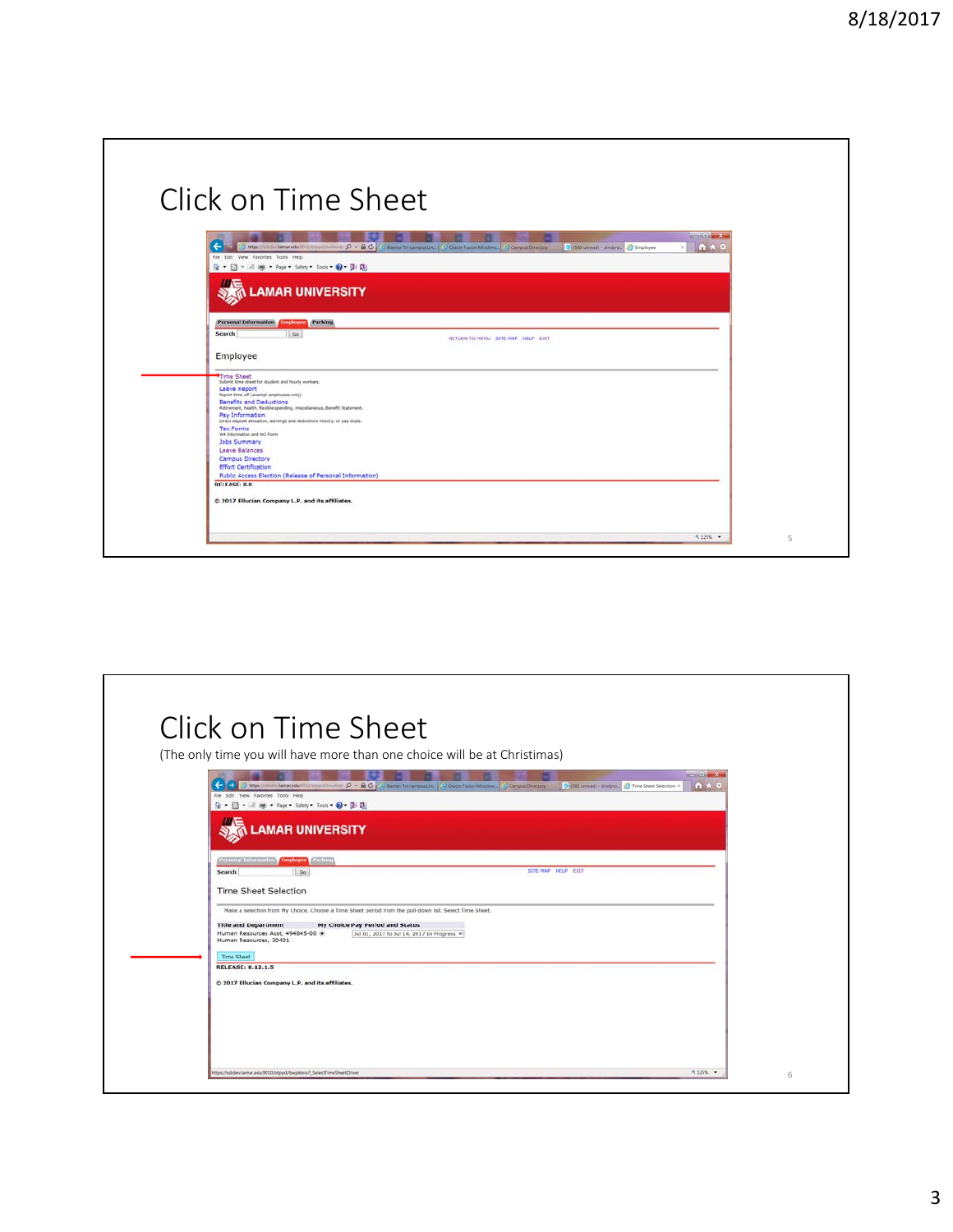| the Retroactive Pay Hourly line and enter the total number of your retro hours. In the comment section, list the dates and the number of hours |   |                       |              |                          |                              |                        |                                |                           |                                 | To enter Retro pay, choose a day on which you have no time entered. On the sheet below, try Sunday, Aug 13 for the retro. Click on Enter hours in |  |
|------------------------------------------------------------------------------------------------------------------------------------------------|---|-----------------------|--------------|--------------------------|------------------------------|------------------------|--------------------------------|---------------------------|---------------------------------|---------------------------------------------------------------------------------------------------------------------------------------------------|--|
| worked each day.                                                                                                                               |   |                       |              |                          |                              |                        |                                |                           |                                 |                                                                                                                                                   |  |
|                                                                                                                                                |   |                       |              |                          |                              |                        |                                |                           |                                 |                                                                                                                                                   |  |
|                                                                                                                                                |   |                       |              |                          |                              |                        |                                |                           |                                 |                                                                                                                                                   |  |
|                                                                                                                                                |   |                       |              |                          |                              |                        |                                |                           |                                 |                                                                                                                                                   |  |
|                                                                                                                                                |   |                       |              |                          |                              |                        |                                |                           |                                 |                                                                                                                                                   |  |
|                                                                                                                                                |   |                       |              |                          |                              |                        |                                |                           |                                 |                                                                                                                                                   |  |
| <b>Time Sheet</b><br>Name:                                                                                                                     |   |                       |              |                          |                              |                        |                                |                           |                                 |                                                                                                                                                   |  |
| <b>Title and Number:</b>                                                                                                                       |   |                       |              |                          |                              |                        |                                |                           |                                 |                                                                                                                                                   |  |
| <b>Department and Number:</b>                                                                                                                  |   |                       |              |                          |                              |                        |                                |                           |                                 |                                                                                                                                                   |  |
| <b>Time Sheet Period:</b>                                                                                                                      |   |                       |              |                          | Aug 12, 2017 to Aug 25, 2017 |                        |                                |                           |                                 |                                                                                                                                                   |  |
| <b>Submit By Date:</b>                                                                                                                         |   |                       |              |                          | Aug 28, 2017 by 10:00 AM     |                        |                                |                           |                                 |                                                                                                                                                   |  |
|                                                                                                                                                |   | Shift Default         |              | <b>Total Saturday</b>    |                              |                        |                                |                           |                                 |                                                                                                                                                   |  |
| Earning                                                                                                                                        |   | <b>Hours or Units</b> | <b>Total</b> | Hours Units Aug 12, 2017 | Sunday<br>Aug 13, 2017       | Monday<br>Aug 14, 2017 | <b>Tuesday</b><br>Aug 15, 2017 | Wednesday<br>Aug 16, 2017 | <b>Thursday</b><br>Aug 17, 2017 | Friday<br>Aug 18, 2017                                                                                                                            |  |
| Undergrad Student BW Payroll                                                                                                                   | 1 |                       | $\Omega$     |                          | <b>Enter Hours</b>           | <b>Enter Hours</b>     | <b>Enter Hours</b>             | <b>Enter Hours</b>        | <b>Enter Hours</b>              | <b>Enter Hours</b>                                                                                                                                |  |
| Retroactive Pay-Hourly                                                                                                                         |   |                       | $\Omega$     | <b>Enter Hours</b>       | <b>Enter Hours</b>           | <b>Enter Hours</b>     | <b>Enter Hours</b>             | <b>Enter Hours</b>        | <b>Enter Hours</b>              | <b>Enter Hours</b>                                                                                                                                |  |
| <b>Total Hours:</b>                                                                                                                            |   |                       |              |                          |                              |                        |                                | $\Omega$                  |                                 |                                                                                                                                                   |  |
| <b>Total Units:</b>                                                                                                                            |   |                       |              |                          |                              |                        |                                | $\Omega$                  |                                 |                                                                                                                                                   |  |
| Previous Menu Preview Comments                                                                                                                 |   | Approve<br>Next       |              |                          |                              |                        |                                |                           |                                 |                                                                                                                                                   |  |
|                                                                                                                                                |   |                       |              |                          |                              |                        |                                |                           |                                 |                                                                                                                                                   |  |
| <b>Submitted for Approval By:</b>                                                                                                              |   |                       |              |                          |                              |                        |                                |                           |                                 |                                                                                                                                                   |  |
| <b>Approved By:</b>                                                                                                                            |   |                       |              |                          |                              |                        |                                |                           |                                 |                                                                                                                                                   |  |
| <b>Waiting for Approval From:</b>                                                                                                              |   |                       |              |                          |                              |                        |                                |                           |                                 |                                                                                                                                                   |  |
| <b>RELEASE: 8.12.1.5</b>                                                                                                                       |   |                       |              |                          |                              |                        |                                |                           |                                 |                                                                                                                                                   |  |
|                                                                                                                                                |   |                       |              |                          |                              |                        |                                |                           |                                 |                                                                                                                                                   |  |
| © 2017 Ellucian Company L.P. and its affiliates.                                                                                               |   |                       |              |                          |                              |                        |                                |                           |                                 |                                                                                                                                                   |  |
|                                                                                                                                                |   |                       |              |                          |                              |                        |                                |                           |                                 |                                                                                                                                                   |  |
|                                                                                                                                                |   |                       |              |                          |                              |                        |                                |                           |                                 |                                                                                                                                                   |  |

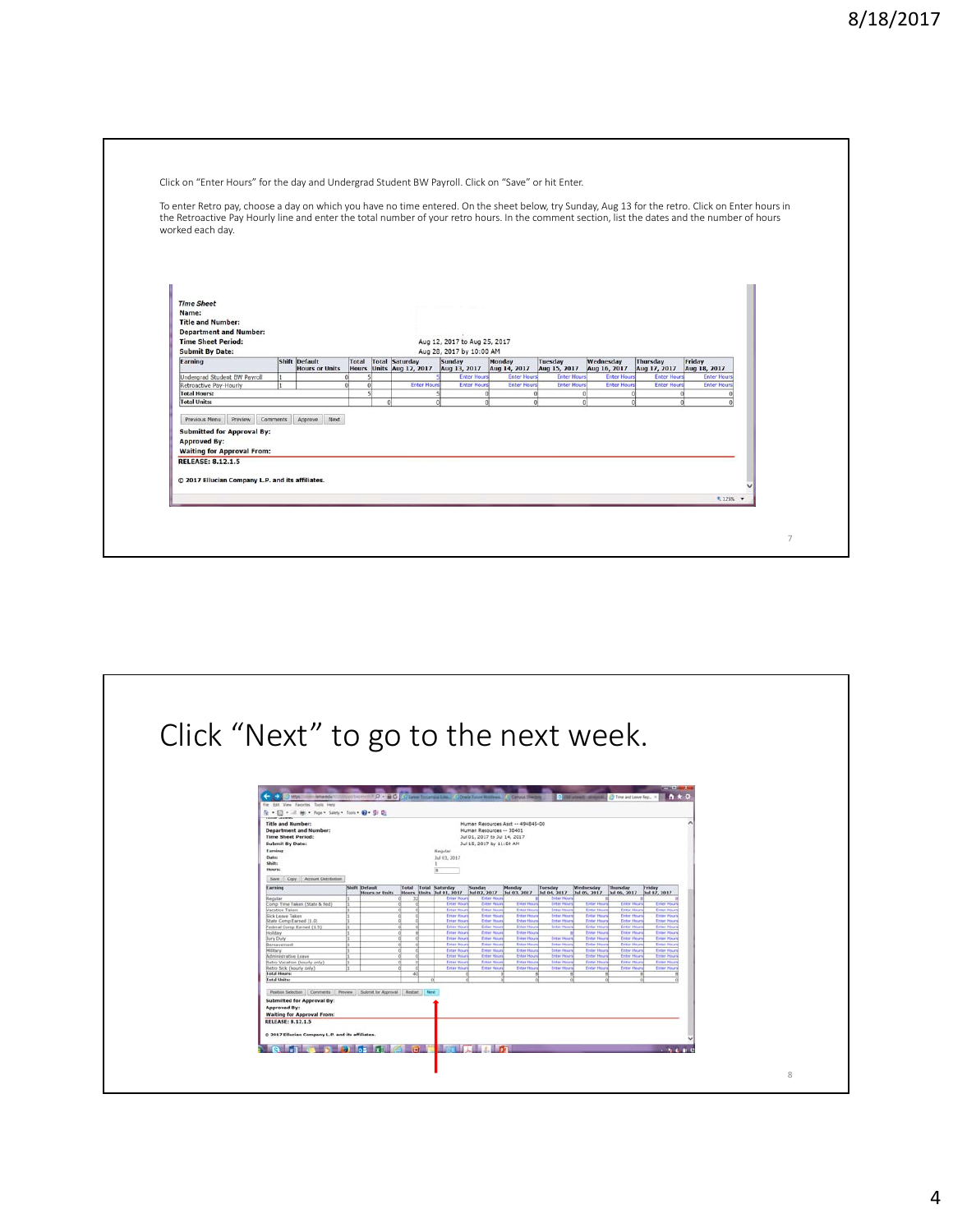## Make sure it is correct. Click on "Previous Menu" (at bottom left, not shown).

| <b>LAMAR UNIVERSITY</b><br>Personal Information Employee Parking<br>SITE MAP HELP EXIT<br><b>Search</b><br>0 <sub>0</sub>                                                                                                                                                                                                                                                                                                                                      |  |  |  |  |  |  |  |  |           |
|----------------------------------------------------------------------------------------------------------------------------------------------------------------------------------------------------------------------------------------------------------------------------------------------------------------------------------------------------------------------------------------------------------------------------------------------------------------|--|--|--|--|--|--|--|--|-----------|
|                                                                                                                                                                                                                                                                                                                                                                                                                                                                |  |  |  |  |  |  |  |  |           |
|                                                                                                                                                                                                                                                                                                                                                                                                                                                                |  |  |  |  |  |  |  |  |           |
|                                                                                                                                                                                                                                                                                                                                                                                                                                                                |  |  |  |  |  |  |  |  |           |
|                                                                                                                                                                                                                                                                                                                                                                                                                                                                |  |  |  |  |  |  |  |  |           |
|                                                                                                                                                                                                                                                                                                                                                                                                                                                                |  |  |  |  |  |  |  |  |           |
|                                                                                                                                                                                                                                                                                                                                                                                                                                                                |  |  |  |  |  |  |  |  |           |
|                                                                                                                                                                                                                                                                                                                                                                                                                                                                |  |  |  |  |  |  |  |  |           |
| Summary of Reported Time                                                                                                                                                                                                                                                                                                                                                                                                                                       |  |  |  |  |  |  |  |  |           |
|                                                                                                                                                                                                                                                                                                                                                                                                                                                                |  |  |  |  |  |  |  |  |           |
| Set your printer layout to Landscape before printing.                                                                                                                                                                                                                                                                                                                                                                                                          |  |  |  |  |  |  |  |  |           |
|                                                                                                                                                                                                                                                                                                                                                                                                                                                                |  |  |  |  |  |  |  |  |           |
| Test Employee<br>Human Resources, 30401                                                                                                                                                                                                                                                                                                                                                                                                                        |  |  |  |  |  |  |  |  |           |
| Human Resources Asst. 494845-00                                                                                                                                                                                                                                                                                                                                                                                                                                |  |  |  |  |  |  |  |  |           |
|                                                                                                                                                                                                                                                                                                                                                                                                                                                                |  |  |  |  |  |  |  |  |           |
| <b>Time Sheet</b>                                                                                                                                                                                                                                                                                                                                                                                                                                              |  |  |  |  |  |  |  |  |           |
| Shift Total<br>Total Saturday, Sunday, Monday, Tuesday, Wednesday, Thursday, Friday, Saturday, Sunday, Nonday, Tuesday, Wednesday, Thursday, Friday,<br>Earning<br>Jul 02.<br>Jul 03,<br>Jul 04.<br>Jul 05.<br>Jul 06.<br>Jul 07, Jul 08,<br>Jul 09.<br>$\frac{3ul}{2017}$<br>Dul 11,<br>Jul 12,<br>Hours thoits Jul 01.<br>Jul 13.<br>Jul 14,<br>Code<br>2017<br>2017<br>2017<br>2017<br>2017<br>2017<br>2017<br>2017<br>2017<br>2017<br>2017<br>2017<br>2017 |  |  |  |  |  |  |  |  |           |
| Regular<br>68                                                                                                                                                                                                                                                                                                                                                                                                                                                  |  |  |  |  |  |  |  |  |           |
|                                                                                                                                                                                                                                                                                                                                                                                                                                                                |  |  |  |  |  |  |  |  | Comp Time |
|                                                                                                                                                                                                                                                                                                                                                                                                                                                                |  |  |  |  |  |  |  |  |           |
| Taken (State<br>B Fed)                                                                                                                                                                                                                                                                                                                                                                                                                                         |  |  |  |  |  |  |  |  |           |
| Vacation                                                                                                                                                                                                                                                                                                                                                                                                                                                       |  |  |  |  |  |  |  |  |           |
| Taken<br>State Comp                                                                                                                                                                                                                                                                                                                                                                                                                                            |  |  |  |  |  |  |  |  |           |
| Earned (1.0)                                                                                                                                                                                                                                                                                                                                                                                                                                                   |  |  |  |  |  |  |  |  |           |
| <b>Holiday</b>                                                                                                                                                                                                                                                                                                                                                                                                                                                 |  |  |  |  |  |  |  |  |           |
| <b>Total Hours:</b><br>82<br>10<br><b>Total Units:</b>                                                                                                                                                                                                                                                                                                                                                                                                         |  |  |  |  |  |  |  |  |           |

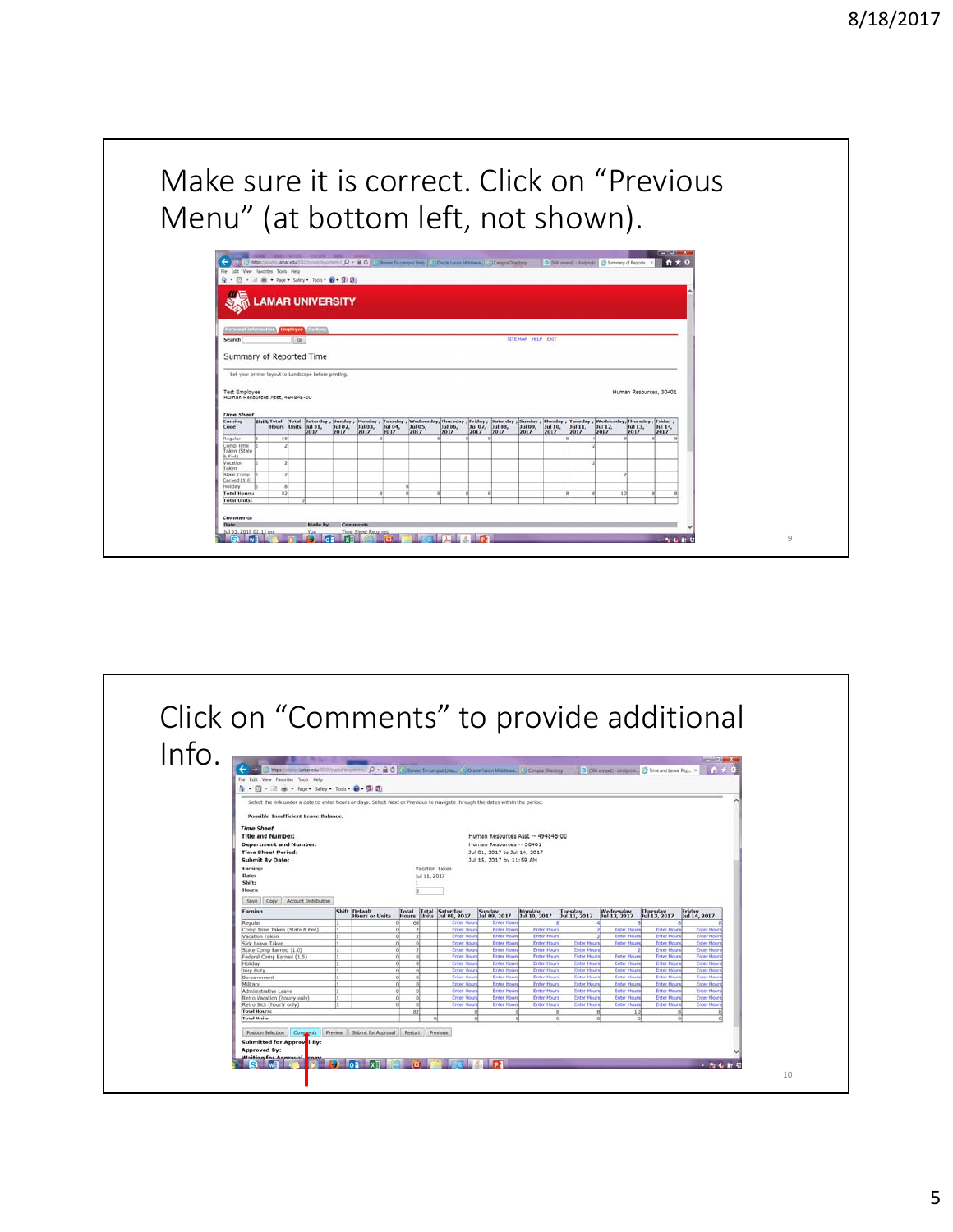Type your comment and click on "Previous Menu"

| <b>LAMAR UNIVERSITY</b><br>Personal Information Employee Parkins<br>SITE MAP HELP EXIT<br>$\Box$<br>Search<br>Comments<br>Enter or edit comments until you submit the record for approval.<br>Made By:<br>You<br>Comment Date:<br>Jul 03, 2017<br>Enter or Edit Comment: You said I could work extra hours on Thursday to make up<br>for some of my time on Wednesday.<br><b>Save Previous Menu</b><br>Made By:<br>You.<br>Comment Date: Jun 07, 2017<br>Comment:<br>Time Sheet Returned<br>Made By:<br>You<br>Comment Date: Jun 06, 2017<br>Time Sheet Returned<br>Comment:<br>Made By:<br>You<br>Comment Date: Jun 06, 2017<br>Comment:<br>Time Sheet Returned<br>Made By:<br>You | For Edit View Favorites Tools Help<br>Q - 四 - iii im + hot + Sahny + Sock + Q + 图 图 |  |
|-------------------------------------------------------------------------------------------------------------------------------------------------------------------------------------------------------------------------------------------------------------------------------------------------------------------------------------------------------------------------------------------------------------------------------------------------------------------------------------------------------------------------------------------------------------------------------------------------------------------------------------------------------------------------------------|-------------------------------------------------------------------------------------|--|
|                                                                                                                                                                                                                                                                                                                                                                                                                                                                                                                                                                                                                                                                                     |                                                                                     |  |
|                                                                                                                                                                                                                                                                                                                                                                                                                                                                                                                                                                                                                                                                                     |                                                                                     |  |
|                                                                                                                                                                                                                                                                                                                                                                                                                                                                                                                                                                                                                                                                                     |                                                                                     |  |
|                                                                                                                                                                                                                                                                                                                                                                                                                                                                                                                                                                                                                                                                                     |                                                                                     |  |
|                                                                                                                                                                                                                                                                                                                                                                                                                                                                                                                                                                                                                                                                                     |                                                                                     |  |
|                                                                                                                                                                                                                                                                                                                                                                                                                                                                                                                                                                                                                                                                                     |                                                                                     |  |
|                                                                                                                                                                                                                                                                                                                                                                                                                                                                                                                                                                                                                                                                                     |                                                                                     |  |
|                                                                                                                                                                                                                                                                                                                                                                                                                                                                                                                                                                                                                                                                                     |                                                                                     |  |
|                                                                                                                                                                                                                                                                                                                                                                                                                                                                                                                                                                                                                                                                                     |                                                                                     |  |
|                                                                                                                                                                                                                                                                                                                                                                                                                                                                                                                                                                                                                                                                                     |                                                                                     |  |
|                                                                                                                                                                                                                                                                                                                                                                                                                                                                                                                                                                                                                                                                                     |                                                                                     |  |
|                                                                                                                                                                                                                                                                                                                                                                                                                                                                                                                                                                                                                                                                                     |                                                                                     |  |
|                                                                                                                                                                                                                                                                                                                                                                                                                                                                                                                                                                                                                                                                                     |                                                                                     |  |
|                                                                                                                                                                                                                                                                                                                                                                                                                                                                                                                                                                                                                                                                                     |                                                                                     |  |
|                                                                                                                                                                                                                                                                                                                                                                                                                                                                                                                                                                                                                                                                                     | Comment Date: Jun 06, 2017                                                          |  |

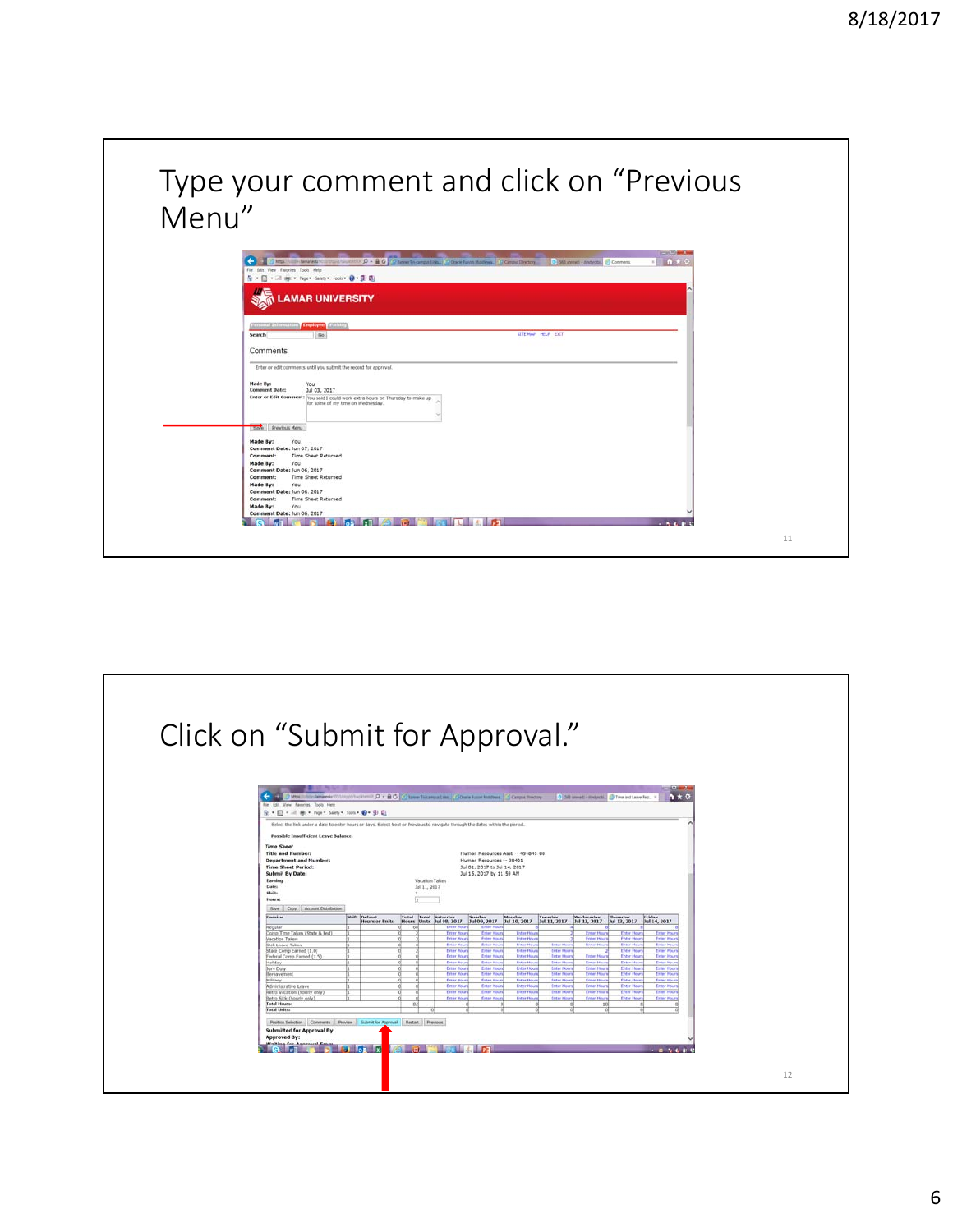Type in your PIN. This certifies that to the best of your knowledge, your time sheet is correct.  $\overline{a}$   $\overline{b}$   $\overline{c}$ .<br>N LAMAR UNIVERSITY Certification cate record of my time. I am res ble for any changes made using my 3D and PD ie, select Exit and your time tra Submit<br>RELEASE: 8.12.1.5 C 2017 Ellucian Company L.P. and its affiliates **BUT A REPORT OF BUT A REPORT OF BUT** 13

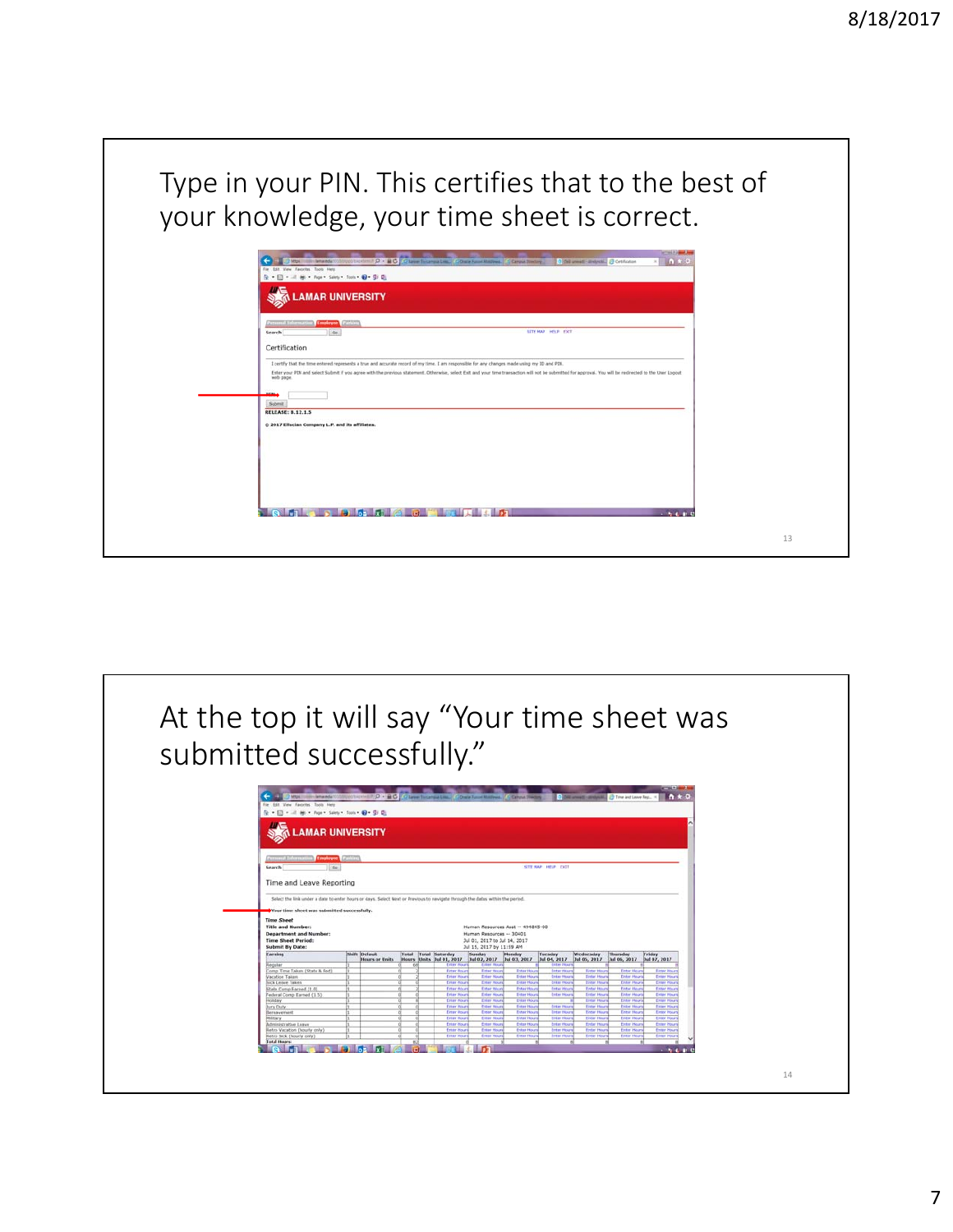